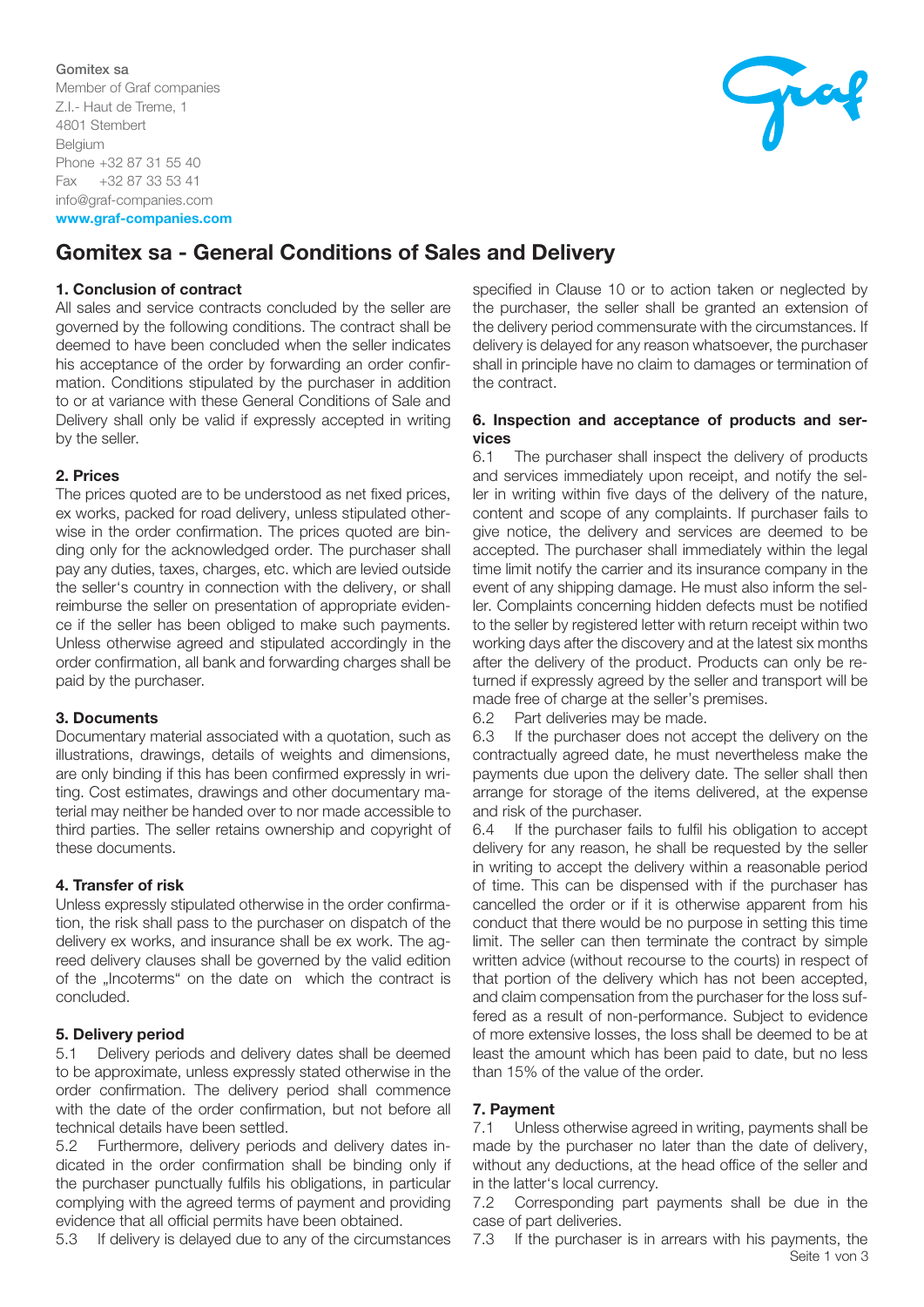

seller can suspend further implementation of the contract/ or ongoing delivery and recall parts already delivered. The interest rate for the outstanding payments shall be twice the legal interest rate.

## 8. Retention of title clause

8.1 The property of the goods will not pass to the purchaser until he has completely paid the goods and the payment price has been received by the seller.

## 9. Warranty

9.1 The seller undertakes, subject to the following provisions, to rectify any defect impairing the serviceability of the items delivered, if this is due to faulty design, materials or workmanship.

9.2 The warranty shall commence on the date on which the risk passes to the purchaser, and shall remain in force for six months.

9.3 Identical warranty terms, as applicable to the original items delivered, shall apply to the parts delivered in accordance with the warranty.

9.4 The seller's warranty obligations shall be deemed fulfilled with respect to the faulty part when he supplies a replacement. Any duties and charges shall be paid by the purchaser.

9.5 The warranty obligations of the seller shall not extend to defects attributable to materials supplied by the purchaser.

9.6 The warranty obligations shall apply only to defects arising under operating conditions

envisaged by the contract and during proper use. They shall not apply to defects where the cause did not arise until after the transfer of risk. In particular, they shall not apply to defects due to poor maintenance, poor storage (temperature between 5 and 35°and relative humidity level between 30 and 60%) or bad installation by the purchaser, modifications made without the written consent of the seller, normal wear and tear.

9.7 The amount of the warranty is limited to the value of the defective product delivered or of the replacement of such product. In no event can the purchaser claim further compensation for losses of any kind which have not arisen on the items delivered themselves, in particular loss of production, loss of use, loss of orders, lost profits, and other direct and indirect losses. This exclusion of liability shall not apply to illegal intent or gross negligence on the part of the seller.

9.8 It is the purchaser's responsibility to make sure that all safety regulations are adhered to (protective glasses, etc.) and that the product is conforming to the standards applicable in the country of the purchaser.

## 10. Force majeure

10.1 The seller cannot be held liable for the non-execution of any of his obligations if any of the

following circumstances prevents his production of the products or their delivery.

10.2 The following circumstances in particular are deemed as force majeure cases which free the seller of any liability: total or partial strike, whatever be the cause, lockout, machinery accidents, interruption or delay in transport, shortage of energy, shortage of basic products, act of god, fire, floods, epidemic and any other event causing a slowdown or stop of production within the seller's premises or with his suppliers or subcontractors provided such event is beyond the party's influence. In these cases no compensation for losses or indemnity can be claimed due to total or partial non-execution of the contract.

10.3 A party invoking one of the above circumstances shall immediately notify the other party when it occurs and when it ceases.

10.4 The consequences of these circumstances with respect to the time limits for fulfilling the

obligations of both parties are stipulated in Clause 5. If any of these circumstances makes it impossible for one party to implement the contract, either party shall have the right to renounce the contract by simple written advice (without having recourse to the courts), provided the counterparty has previously been notified thereof.

10.5 The parties shall come to an amicable agreement on sharing the costs already incurred in respect of the implementation of the contract. Within the meaning of these provisions, costs are understood to mean reasonable actual expenses incurred. Each party shall ensure that its loss remains within narrow limits. If a delivery has already been made to the purchaser, the portion of the contract price corresponding to this delivery shall be deemed to be the seller's expenses hereunder.

# 11. Termination of the contract

Termination of the contract on whatever grounds shall not result in the loss of rights of the parties which have arisen during the life of the contract until the termination thereof.

#### 12. Recourse in justice and applicable law

12.1 The court of the seller's country are only competent. 12.2 The Vienna Convention on Contracts for the International Sale of Goods shall not be applicable, unless otherwise agreed. The contract shall be subject to substantive law in the country where the seller's head office is located.